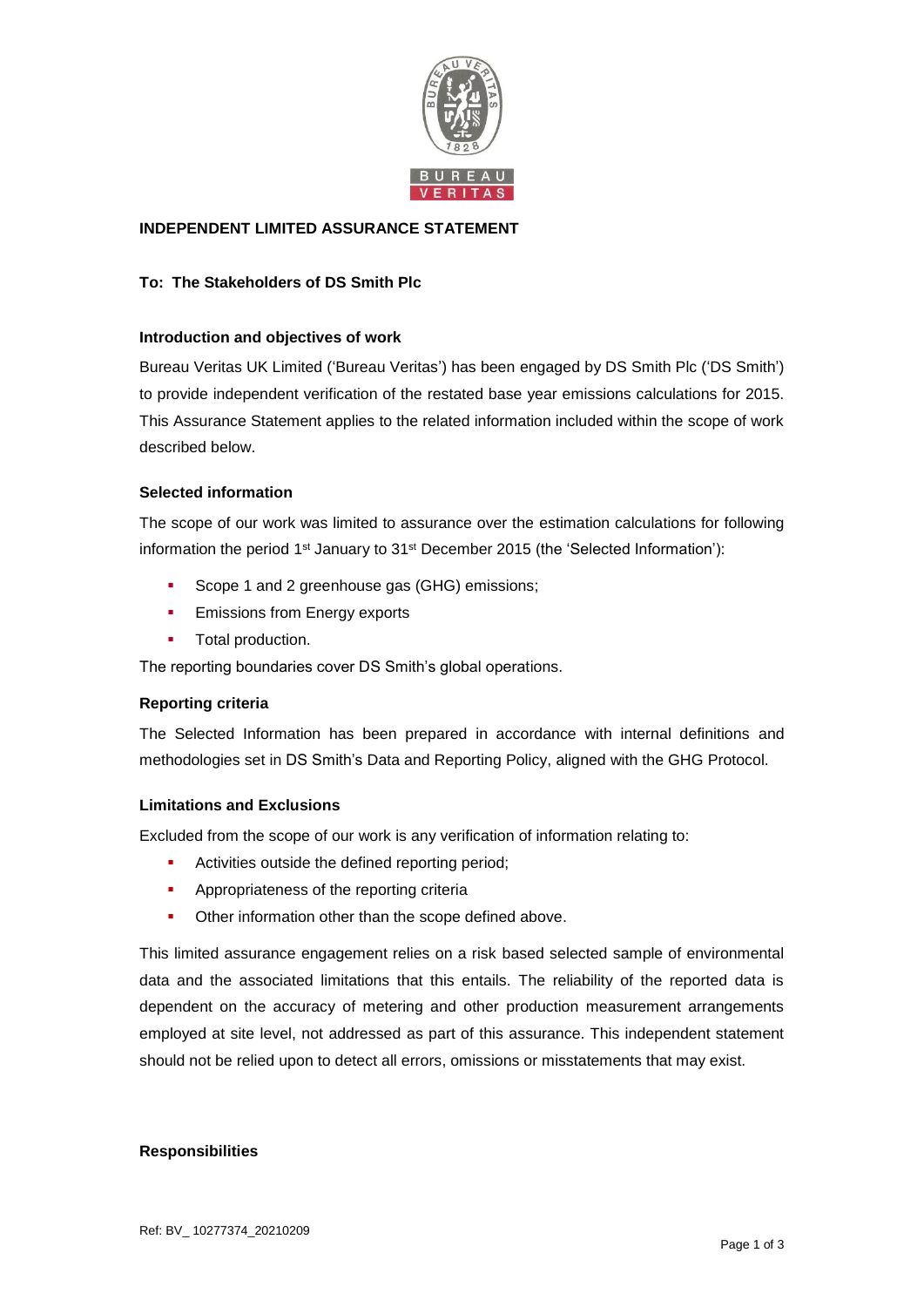

This preparation and presentation of the Selected Information in the Report are the sole responsibility of the management of DS Smith.

Bureau Veritas was not involved in the drafting of the Report or of the Reporting Criteria. Our responsibilities were to:

- Obtain limited assurance about whether the Selected Information has been prepared in accordance with the Reporting Criteria;
- Form an independent conclusion based on the assurance procedures performed and evidence obtained; and
- Reporting our conclusions to the Directors of DS Smith.

#### **Assessment Standard**

We performed our work to a limited level of assurance in accordance with International Standard on Assurance Engagements (ISAE) 3000 Revised, Assurance Engagements Other than Audits or Reviews of Historical Financial Information (effective for assurance reports dated on or after December 15, 2015), issued by the International Auditing and Assurance Standards Board.

#### **Summary of work performed**

As part of our independent verification, our work included:

- 1. Conducting interviews with relevant personnel of DS Smith;
- 2. Reviewing the data estimation process used to calculate the Selected Information, including assessing assumptions made, and the data scope and reporting boundaries;
- 3. Checking the data aggregation calculations performed at Head Office; and
- 4. Assessing the disclosure and presentation of the Selected Information to ensure consistency with assured information.

#### **Conclusion**

On the basis of our methodology and the activities described above for the agreed scope, nothing has come to our attention to indicate that the Selected Information as stated below are not fairly stated in all material respects.

| Re calculated 2015 base year emissions        |                                     |
|-----------------------------------------------|-------------------------------------|
| Scope 1:                                      | Scope 2 (market based):             |
| $\vert$ 2,461 kilotonnes of CO <sub>2</sub> e | 967 kilotonnes of CO <sub>2</sub> e |